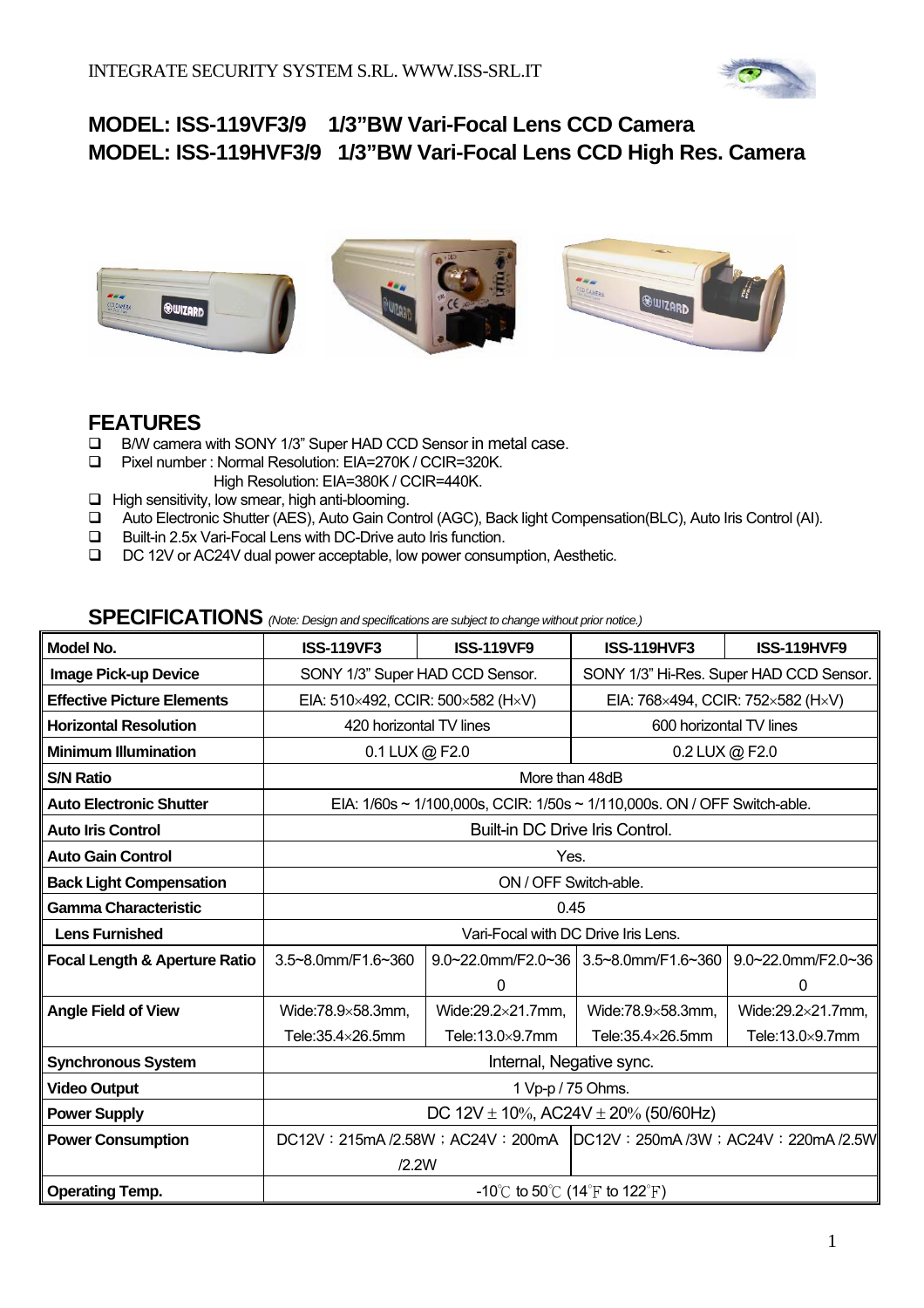

### Model No. ISS-319HVF3/HVF9 1/3" Color Vari-Focal Lens DSP High Res. Camera



### **FEATURES**

- Color camera with SONY 1/3" High Resolution Super HAD CCD sensor in metal case.
- Employs Digital Signal Processor (DSP) chip-set for image control.
- □ Pixel number: NTSC=380K / PAL=440K
- $\Box$  High sensitivity, low smear, high anti-blooming.
- □ Support functions: Auto Electronic Shutter (AES), Auto Iris(AI), Auto Gain Control (AGC), Auto White Balance (AWB/ATW), Back Light Compensation (BLC).
- □ Built-in 2.5x Vari-Focal Lens with DC-Drive auto Iris function.
- $\Box$  Built-in anti-aliasing and IR-cut optical filter.
- □ DC 12V or AC24V dual power acceptable, low power consumption, Aesthetic.

| Model No.                                | <b>ISS-319HVF3</b>                             | <b>ISS-319HVF9</b>                                             |
|------------------------------------------|------------------------------------------------|----------------------------------------------------------------|
| Image Pick-up Device                     | SONY 1/3" High Resolution Super HAD CCD sensor |                                                                |
| <b>Effective Picture Elements</b>        |                                                | NTSC:768*494, PAL: 752*582 (H*V)                               |
| <b>Horizontal Resolution</b>             |                                                | 470 horizontal lines                                           |
| <b>Minimum Illumination</b>              |                                                | 0.4 LUX @ F2.0                                                 |
| <b>S/N Ratio</b>                         |                                                | More than 48 dB                                                |
| <b>Auto Electronic Shutter</b>           |                                                | NTSC:1/60s~1/100,000s, PAL:1/50s~1/110,000s ON/OFF switch-able |
| <b>Auto Iris Control</b>                 |                                                | Built-in DC Drive Iris Control.                                |
| <b>Auto Gain Control</b>                 |                                                | Yes                                                            |
| <b>Auto White Balance</b>                | AWB / ATW                                      |                                                                |
| <b>Back Light Compensation</b>           | <b>ON/OFF Switch-able</b>                      |                                                                |
| <b>Gamma Characteristic</b>              | 0.45                                           |                                                                |
| <b>Lens Furnished</b>                    | Vari-Focal with DC Drive Iris Lens.            |                                                                |
| <b>Focal Length &amp; Aperture Ratio</b> | 3.5~8.0mm/F1.6~360                             | $9.0 - 22.0$ mm/F2.0~360                                       |
| <b>Angle Field of View</b>               | Wide:78.9×58.3mm, Tele:35.4×26.5mm             | Wide:29.2×21.7mm, Tele:13.0×9.7mm                              |
| <b>Synchronous System</b>                | Internal, Negative sync.                       |                                                                |
| <b>Video Output</b>                      | 1 Vp-p / 75 Ohms.                              |                                                                |
| <b>Power Supply</b>                      | DC $12V \pm 10\%$ , AC24V $\pm 20\%$ (50/60Hz) |                                                                |
| <b>Power Consumption</b>                 | DC12V: 360 mA / 4.32W; AC24V: 290 mA / 3.6W    |                                                                |
| <b>Operating Temp.</b>                   | -10°C to 50°C (14°F to 122°F)                  |                                                                |

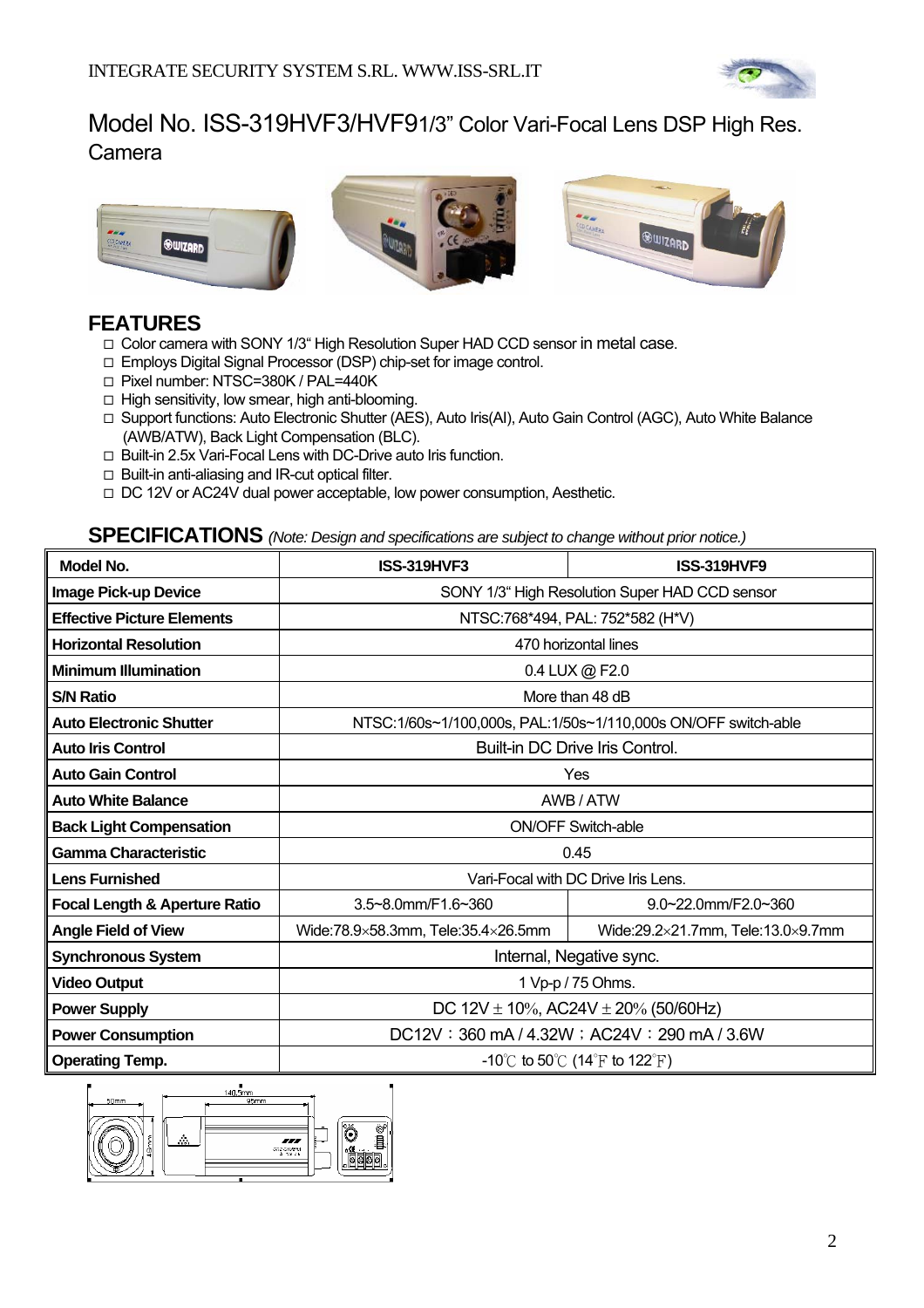

# **Model No. ISS-319VF3/ISS-319VF9**

# **Vari-Focal Lens 1/3" Color DSP CCD Camera**







### **FEATURES**

COLOR camera with SONY 1/3" Super HAD CCD sensor in metal case.

- Employs Digital Signal Processor (DSP) IC for image control.
- □ Pixel number : NTSC=270,000 / PAL=320,000.
- $\Box$  High sensitivity, low smear, excellent anti-blooming, and high S/N ratio.
- □ Supports functions: Auto Electronic Shutter (AES), Auto Iris Control (AIC), Auto Gain Control (AGC), Auto White Balance (AWB), Back Light Compensation (BLC), Flicker Less (FL).
- $\square$  Built-in anti-aliasing and IR-cut optical filter.
- □ Built-in 2.5x Vari-Focal Lens with DC-Drive auto Iris function.
- □ DC 12V or AC24V dual power acceptable, low power consumption, Aesthetic.

| <b>Model No.</b>                         | <b>ISS-319VF3</b>                                               | <b>ISS-319VF9</b>                                                  |  |
|------------------------------------------|-----------------------------------------------------------------|--------------------------------------------------------------------|--|
| <b>Image Pick-up Device</b>              | SONY 1/3" Super HAD CCD sensor                                  |                                                                    |  |
| <b>Effective Picture Elements</b>        |                                                                 | NTSC:510*492, PAL: 500*582 (H*V)                                   |  |
| <b>Horizontal Resolution</b>             |                                                                 | 380 TV lines                                                       |  |
| <b>Minimum Illumination</b>              |                                                                 | 0.2 LUX @ F2.0                                                     |  |
| <b>S/N Ratio</b>                         |                                                                 | More than 48 dB                                                    |  |
| <b>Auto Electronic Shutter</b>           |                                                                 | NTSC:1/60s~1/100,000s, PAL:1/50s~1/110,000s. ON / OFF Switch-able. |  |
| <b>Auto Iris Control</b>                 | Built-in DC Drive Iris Control.                                 |                                                                    |  |
| <b>Auto Gain Control</b>                 | High / Low Switch-able.                                         |                                                                    |  |
| <b>Auto White Balance</b>                | Color Temperature: 2500K~9500K.                                 |                                                                    |  |
| <b>Back Light Compensation</b>           | ON / OFF Switch-able.                                           |                                                                    |  |
| <b>Flicker Less Mode</b>                 | ON/OFF Switch-able. Fix shutter speed: NTSC=1/100s, PAL=1/120s. |                                                                    |  |
| <b>Lens Furnished</b>                    | Vari-Focal with DC Drive Iris Lens.                             |                                                                    |  |
| <b>Focal Length &amp; Aperture Ratio</b> | 3.5~8.0mm/F1.6~360                                              | $9.0 - 22.0$ mm/F2.0~360                                           |  |
| <b>Angle Field of View</b>               | Wide:78.9×58.3mm, Tele:35.4×26.5mm                              | Wide:29.2×21.7mm, Tele:13.0×9.7mm                                  |  |
| <b>Synchronous System</b>                | Internal, Negative sync.                                        |                                                                    |  |
| <b>Video Output</b>                      | 1 Vp-p / 75 Ohms.                                               |                                                                    |  |
| <b>Power Supply</b>                      | DC 12V $\pm$ 10%, AC24V $\pm$ 20% (50/60Hz)                     |                                                                    |  |
| <b>Power Consumption</b>                 | DC12V: 230 mA / 2.76W; AC24V: 205 mA / 2.3W                     |                                                                    |  |
| Dimension L*W*H                          | 140.5 x 50 x 46 mm                                              |                                                                    |  |
| <b>Operating Temp.</b>                   | -10°C to 50°C (14°F to 122°F)                                   |                                                                    |  |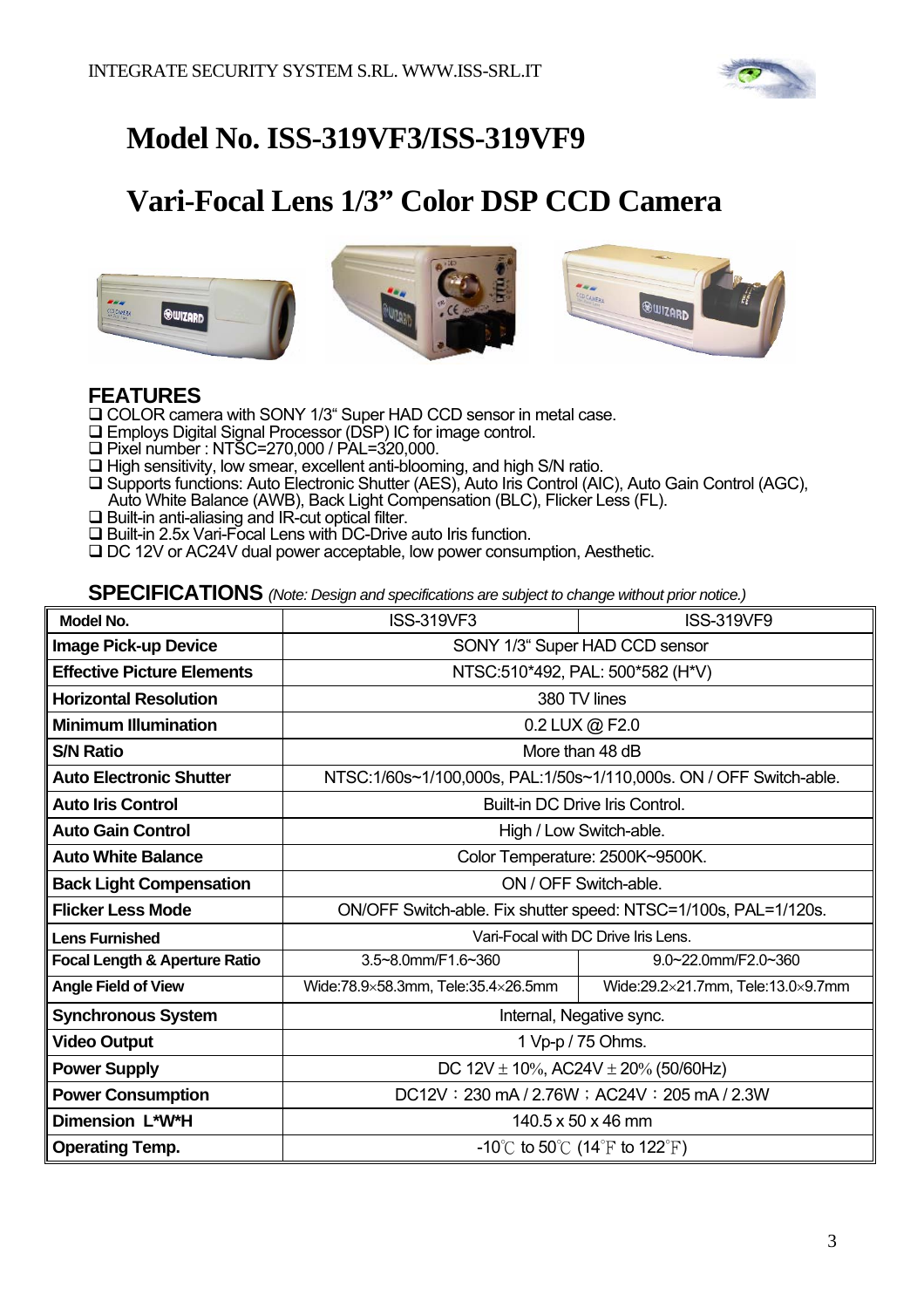

# **Model No: ISS-311 1/3" Color CCD DSP Camera**





# **FEATURES**

- □ COLOR camera with SHARP 1/3" Super HAD CCD sensor.
- Employs Digital Signal Processor (DSP) IC for image control.
- Pixel number : NTSC=270,000 / PAL=320,000.
- $\Box$  High sensitivity, low smear, excellent anti-blooming, and high S/N ratio.
- □ Supports functions: Auto Electronic Shutter (AES), Auto Iris Control (AIC), Auto Gain Control (AGC), Auto White Balance (AWB), Back Light Compensation (BLC), Flicker Less (FL), built-in Audio (optional).
- $\Box$  Built-in anti-aliasing and IR-cut optical filter.
- $\square$  Furnished with power and signals connect wire.
- □ DC type, low power consumption. Economical, aesthetic.

| <b>Image Pick-up Device</b>       | <b>SHAPR 1/3" Super HAD CCD sensor</b>                             |
|-----------------------------------|--------------------------------------------------------------------|
| <b>Effective Picture Elements</b> | NTSC:510*492, PAL: 512*582 (H*V)                                   |
| <b>Horizontal Resolution</b>      | 330 TV lines                                                       |
| <b>Minimum Illumination</b>       | 0.5 LUX @ F2.0                                                     |
| <b>S/N Ratio</b>                  | More than 48 dB                                                    |
| <b>Auto Electronic Shutter</b>    | NTSC:1/60s~1/100,000s, PAL:1/50s~1/110,000s. ON / OFF Switch-able. |
| <b>Auto Iris Control</b>          | Video-Drive Iris Control.                                          |
| <b>Auto White Balance</b>         | Color Temperature: 2500K~9500K.                                    |
| <b>Back Light Compensation</b>    | ON / OFF Switch-able.                                              |
| <b>MIRROR</b>                     | Switch-able                                                        |
| <b>Flicker Less Mode</b>          | ON/OFF Switch-able. Fix shutter speed: NTSC=1/100s, PAL=1/120s.    |
| <b>Gama Characteristic</b>        | 0.45                                                               |
| <b>Lens Mount</b>                 | C or CS mount adjustable                                           |
| <b>Synchronous System</b>         | Internal, Negative sync.                                           |
| <b>Video Output</b>               | 1 Vp-p / 75 Ohms.                                                  |
| <b>Audio Function (optional)</b>  | 2 Vp-p / 50 Ohms.                                                  |
| <b>Power Supply</b>               | 12V DC $\pm$ 10%                                                   |
| <b>Power Consumption</b>          | 1.65W                                                              |
| <b>Operating Temp.</b>            | -10°C to 50°C (14°F to 122°F)                                      |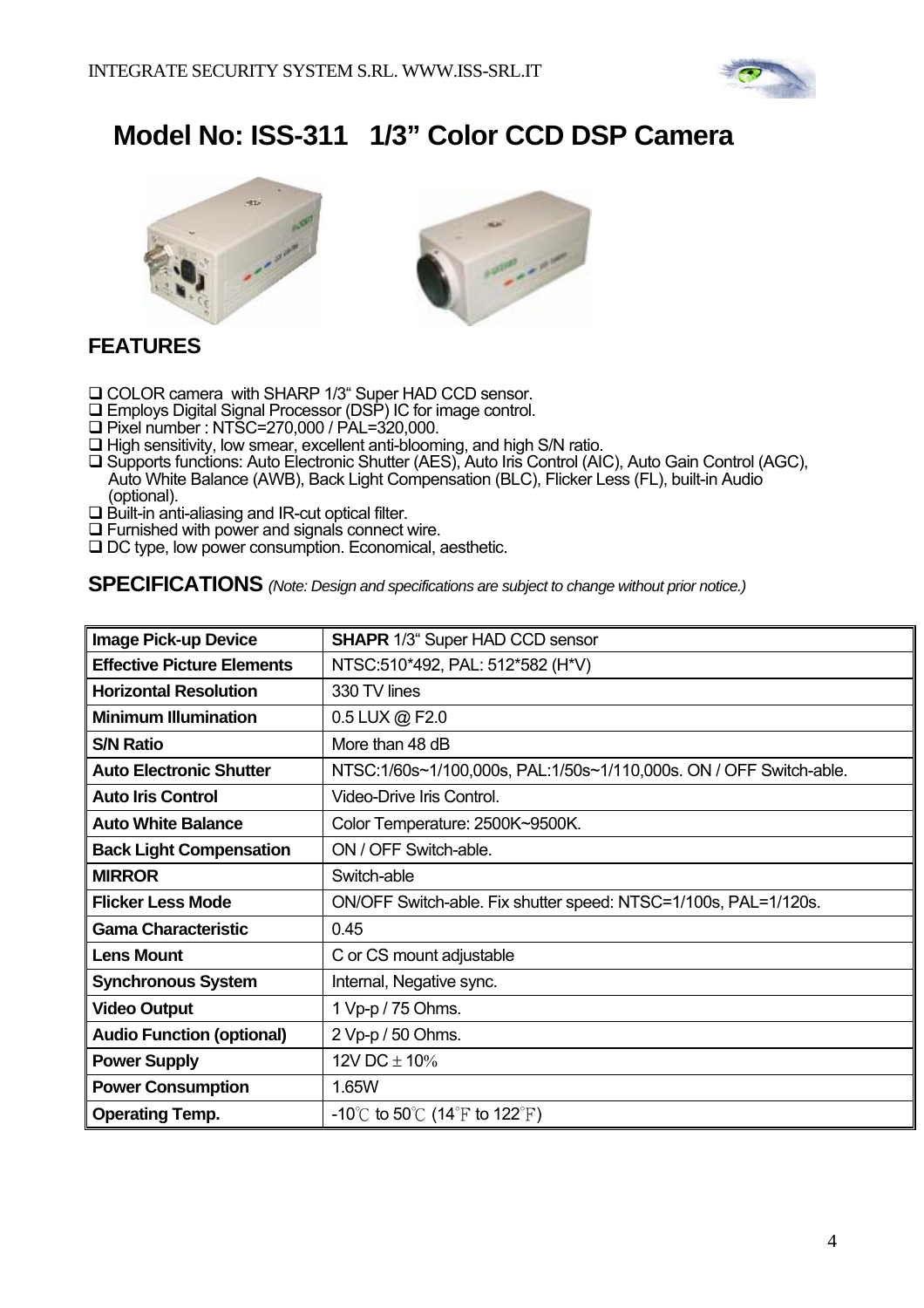

### **Model No. ISS-312/ISS-112 1/4" Color & 1/3" BW Camera Kit FEATURE**<sup>c</sup>



- \* COLOR camera with a 1/4" CCD sensor; BW camera with a 1/3" Sensor
- \* Employs Digital Signal Processor (DSP) IC for image control.
- \* Reduced fixed pattern noise and lag. No sticking and no image distortion. Blooming suppression.
- \* Supports functions: Auto Electronic Shutter (AES), Auto Gain Control (AGC), Auto White Balance (AWB), Auto Back Light Compensation (ALC) for BW, Audio Output.
- \* Built-in microphone and audio amplifier for audio function.
- \* Built-in anti-aliasing and IR-cut optical filter.

Spec.

| Model No.                         | <b>ISS-312</b>                                                     | <b>ISS-112</b>                                                          |
|-----------------------------------|--------------------------------------------------------------------|-------------------------------------------------------------------------|
| <b>Image Pick-up Device</b>       | 1/4" Sony CCD sensor                                               | BW 1/3" CCD sensor                                                      |
| <b>Effective Picture Elements</b> | NTSC:512*492, PAL: 512*582 (H*V)                                   | EIA:512*492, CCIR: 512*582 (H*V)                                        |
| <b>Horizontal Resolution</b>      | 330 TV lines                                                       | 400 TV lines                                                            |
| <b>Minimum Illumination</b>       | 0.5 LUX @ F2.0                                                     | 0.3 LUX @F2.0                                                           |
| <b>S/N Ratio</b>                  | More than 48 dB                                                    |                                                                         |
| <b>Auto Electronic Shutter</b>    | NTSC:1/60s~1/100,000s, PAL:1/50s~1/110,000s.                       | EIA:1/60s~1/120,000s, CCIR:1/50s~1/120,000s<br><b>ON/OFF Switchable</b> |
| <b>Auto Gain Control</b>          | Yes                                                                |                                                                         |
| <b>Back Light Compensation</b>    | N/A                                                                | <b>ON/OFF switchable</b>                                                |
| <b>Auto White Balance</b>         | Yes                                                                |                                                                         |
| <b>Gamma Characteristic</b>       | 0.45                                                               |                                                                         |
| <b>Synchronous System</b>         | Internal, Negative sync.                                           |                                                                         |
| <b>Video Output</b>               | 1 Vp-p / 75 Ohms. BNC or F connector.                              |                                                                         |
| <b>Power Supply</b>               | 12V DC $\pm$ 10% / 150 mA                                          |                                                                         |
| <b>Audio Function</b>             | Microphone + Amplifier (2Vp.p., 50 Ohms). RCA output connector.    |                                                                         |
| <b>Lens Furnished</b>             | f 3.6 mm / F2.0 fixed iris lens, CS mount (optional: 3.6/4/6/8mm). |                                                                         |
| <b>Dimension</b>                  | 62(L) $*$ 50.2 (W) $*$ 43.2(H) mm                                  |                                                                         |
| <b>Mounting Bracket</b>           | Metal                                                              |                                                                         |
| <b>Operating Temp.</b>            | -10°C to 50°C (14°F to 122°F)                                      |                                                                         |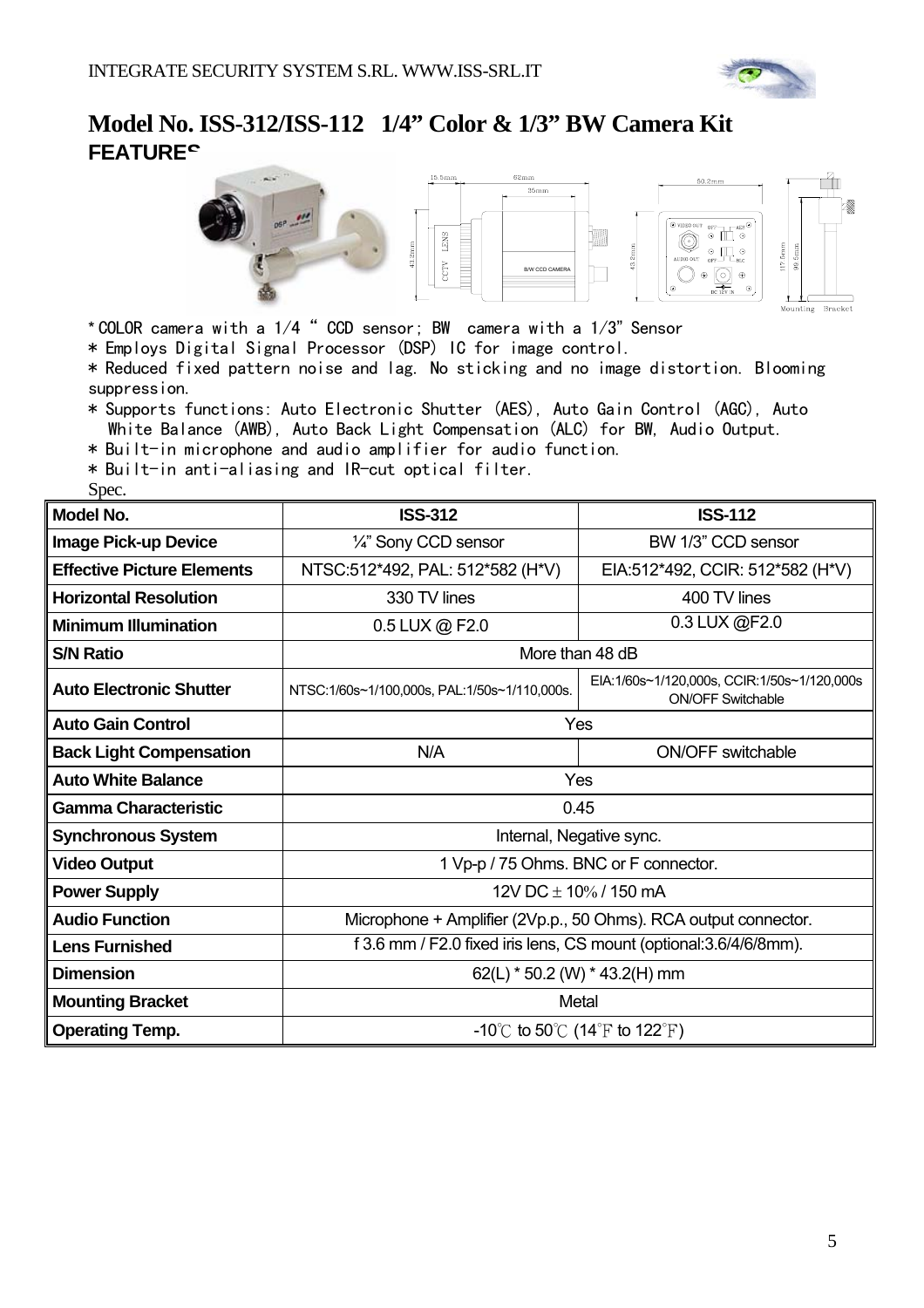

### **Model No. ISS-302D 1/3" Color DSP CCD D & N Camera**



#### **Features**:

- \* Employs Digital Signal Processor (DSP) chip-set for image control
- \* Pixel number : NTSC=270K / PAL=320K (Normal Resolution)
- \* High sensitivity, low smear, high anti-blooming, and high S/N ratio.
- \* Powerful functions: Auto Electronic Shutter (AES), Auto Gain Control (AGC),
- \* Auto White Balance (AWB), Auto Iris(AI), Back Light Compensation(BLC)
- \* Supports both C and CS mount lens
- \* Built-in anti-alasing
- \* Built-in IR-cut optical filter
- \* Auto Iris Lens mode: Video/DC Drive Switchable.

| Model no.                                | <b>ISS-302D (D&amp;N)</b>                                                          |
|------------------------------------------|------------------------------------------------------------------------------------|
| Image Pick-up Device                     | SHARP 1/3" color CCD sensor                                                        |
| <b>Effective Picture Elements</b>        | NTSC:510x492 , PAL:500x582(HxV)                                                    |
| <b>Horizontal Resolution</b>             | 400TV lines                                                                        |
| Minimum Illumination                     | 0.05 Lux @ F1.2 / 0Lux @ IR                                                        |
| <b>S/N Ratio</b>                         | More than 48 dB                                                                    |
| Auto Electronic Shutter                  | AES ON : NTSC:1/60s~100,000s,PAL:1/50s~1/100,000s(Auto)_OFF : NTSC:1/60s,PAL:1/50s |
| Auto IRIS Control                        | Video Driver Lens & DC Driver Lens Both Supported.                                 |
| Gamma Correction                         | 0.45                                                                               |
| Lens Mount                               | C or CS mount adjustable                                                           |
| Gain Control                             | Automatically                                                                      |
| <b>White Balance</b>                     | Automatically (2500°K~9500°K)                                                      |
| <b>Back Light Compensation</b>           | <b>ON/OFF Switch</b>                                                               |
| Synchronous System                       | Negative sync. Internal                                                            |
| <b>Video Output</b>                      | 1 Vp-p Composite Video / 75 Ω. BNC connector.                                      |
| Power Supply                             | DC 12V, AC 110, AC 220, AC 230 (option) / 3W                                       |
| Operating Temp.                          | -10℃ to 50℃ (14°F to 122°F)                                                        |
| Dimensions( $L \times W \times H$ ) (mm) | AC 122.4 x 46 x 41.2 / DC 102.4 x 46 x 41.2                                        |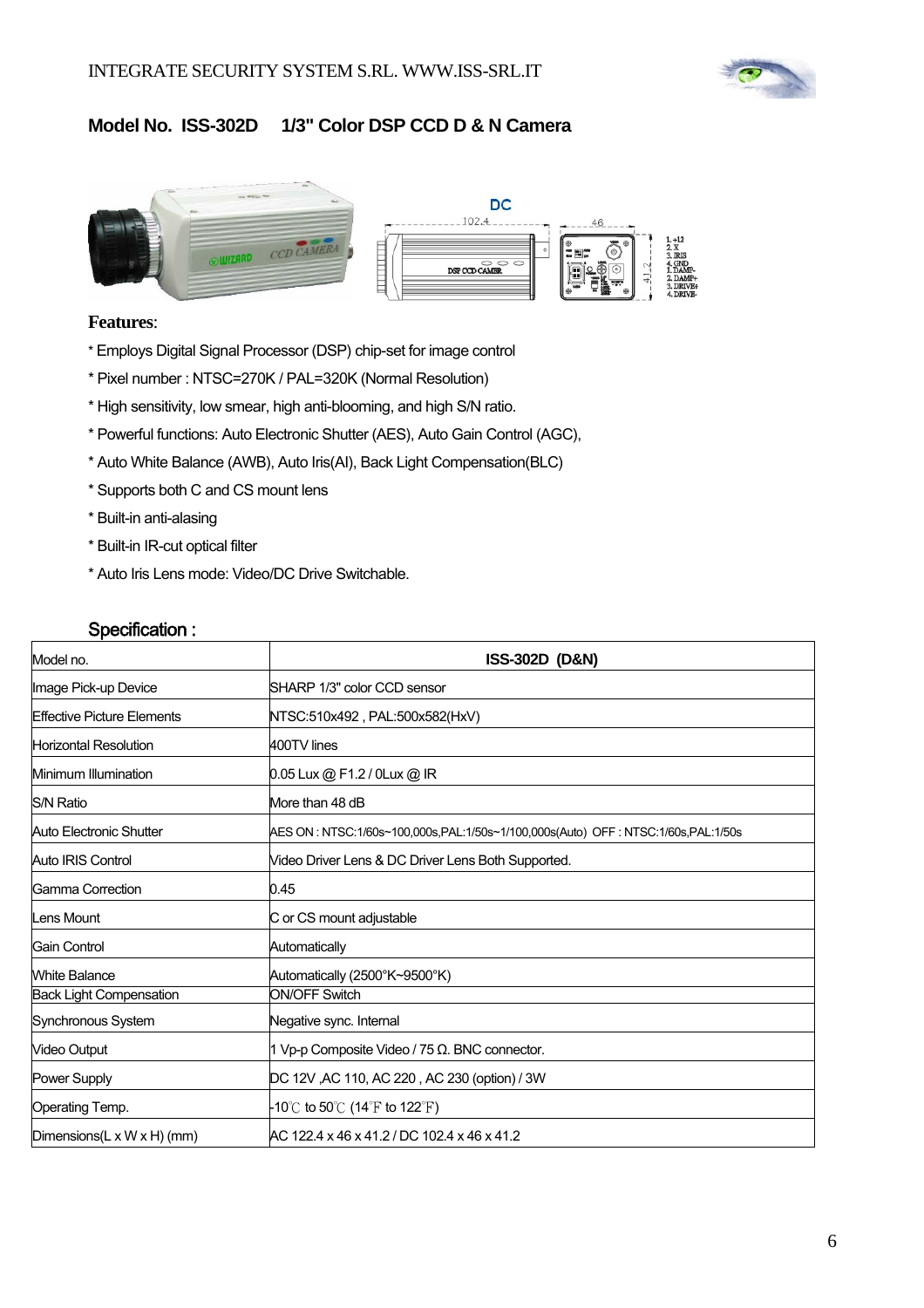

# **Model No. ISS-316 1/4" Color DSP CCD Camera**



#### Features :

- \* High sensitivity, low smear, high anti-blooming, and high S/N ratio.
- \* Powerful functions: Auto Electronic Shutter (AES), Auto Gain Control (AGC),
- \* Auto White Balance (AWB), Auto Iris(AI), Back Light Compensation(BLC)
- \* Employs Digital Signal Processor (DSP) chip-set for image control
- \* Pixel number : NTSC=270K / PAL=320K (Normal Resolution)

| Model No.                                | <b>ISS-316</b>                                                                     |  |
|------------------------------------------|------------------------------------------------------------------------------------|--|
| Image Pick-up Device                     | <b>SHARP</b> 1/4" color CCD sensor                                                 |  |
| Effective Picture Elements               | NTSC:510x492 , PAL:500x582(HxV)                                                    |  |
| Horizontal Resolution                    | 380 TV lines                                                                       |  |
| Minimum Illumination                     | 0.1 Lux @ F1.2                                                                     |  |
| <b>S/N Ratio</b>                         | More than 48 dB                                                                    |  |
| Auto Electronic Shutter                  | AES ON : NTSC:1/60s~100,000s.PAL:1/50s~1/100,000s(Auto) OFF : NTSC:1/60s.PAL:1/50s |  |
| Auto IRIS Control                        | Video Driver Lens & DC Driver Lens Both Supported.                                 |  |
| Gamma Correction                         | 0.45                                                                               |  |
| lLens Mount                              | C or CS mount adjustable                                                           |  |
| lGain Control                            | Automatically                                                                      |  |
| <b>White Balance</b>                     | Automatically (2500°K~9500°K)                                                      |  |
| <b>Back Light Compensation</b>           | <b>ON/OFF Switch</b>                                                               |  |
| Synchronous System                       | Negative sync. Internal                                                            |  |
| Video Output                             | 1 Vp-p Composite Video / 75 $\Omega$ . BNC connector.                              |  |
| Power Supply                             | DC 12V, AC 110, AC 220, AC 230 (option) / 3W                                       |  |
| Operating Temp.                          | -10℃ to 50℃ (14°F to 122°F)                                                        |  |
| Dimensions( $L \times W \times H$ ) (mm) | AC 122.4 x 46 x 41.2 / DC 102.4 x 46 x 41.2                                        |  |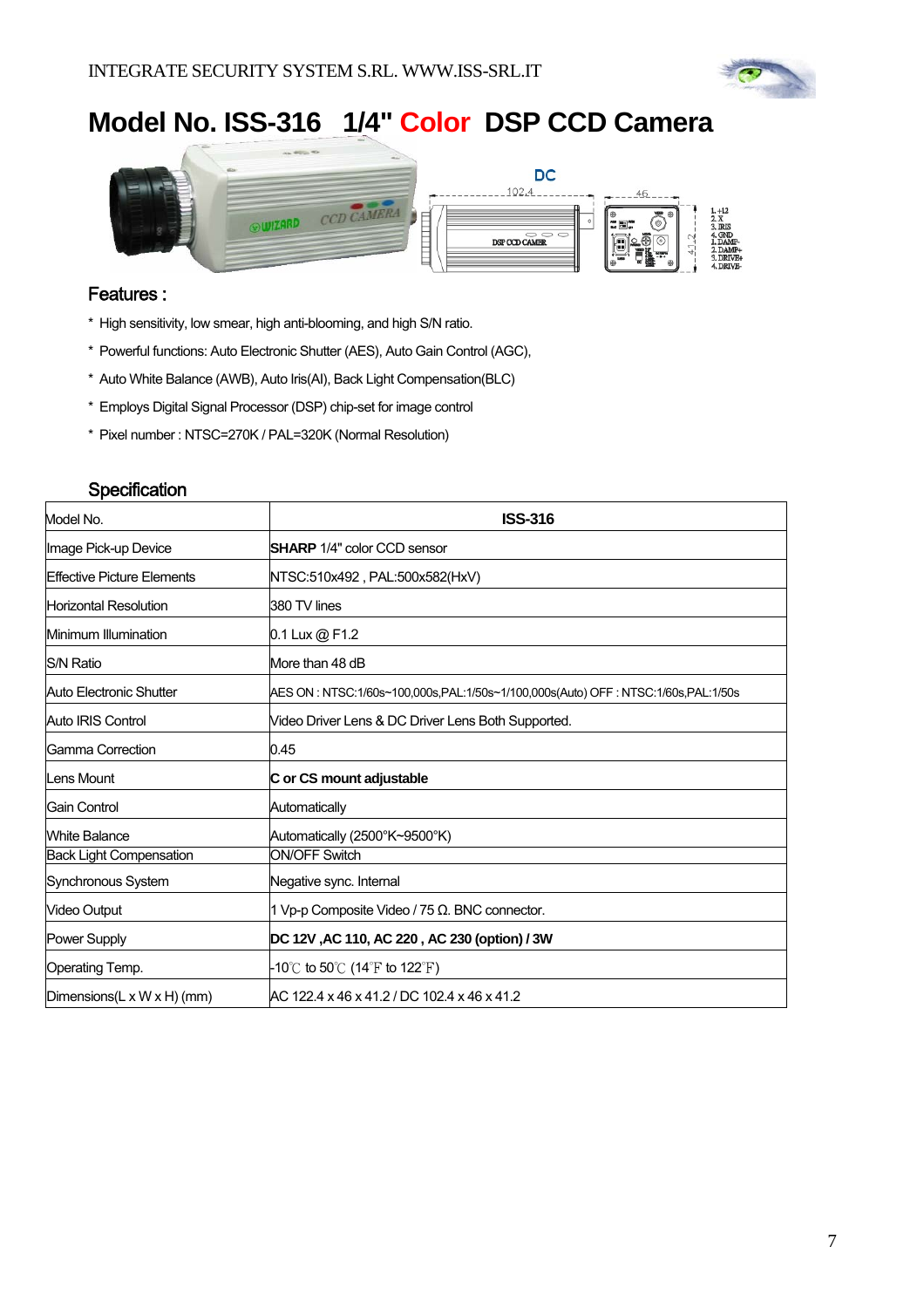

# Model no. ISS-302H/ISS-302DH (D&N) 1/3"Color Sharp camera with high res.



#### Features:

- **•** Employs Digital Signal Processor (DSP) chip-set for image control
- Pixel number : NTSC=380K / PAL=440K (High Resolution)
- High sensitivity, low smear, high anti-blooming, and high S/N ratio.
- Powerful functions: Auto Electronic Shutter (AES), Auto Gain Control (AGC),
- Auto White Balance (AWB), Auto Iris(AI), Back Light Compensation(BLC)
- Supports both C and CS mount lens
- Built-in anti-alasing
- Built-in IR-cut optical filter (ISS-302DH)
- Auto Iris Lens mode: Video/DC Drive Switchable

| Model                                    | <b>ISS-302H</b>                                         | <b>ISS-302DH (D&amp;N)</b>                                                   |  |
|------------------------------------------|---------------------------------------------------------|------------------------------------------------------------------------------|--|
| Image Pick-up Device                     | SHARP 1/3" color CCD sensor                             |                                                                              |  |
| Effective Picture Elements               | NTSC:768x494, PAL:752x582(HxV)                          |                                                                              |  |
| <b>Horizontal Resolution</b>             |                                                         | 480 TV Lines                                                                 |  |
| Minimum Illumination                     | 0.05 Lux @ F1.2                                         | 0.05 Lux @ F1.2 / 0Lux @ IR                                                  |  |
| <b>S/N Ratio</b>                         |                                                         | More than 48 dB                                                              |  |
| Auto Electronic Shutter                  |                                                         | AES ON : NTSC:1/60s~100.000s.PAL:1/50s~1/100.000s OFF : NTSC:1/60s.PAL:1/50s |  |
| Auto IRIS Control                        |                                                         | Video Driver Lens & DC Driver Lens Both Supported.                           |  |
| Gamma Correction                         | 0.45                                                    |                                                                              |  |
| Lens Mount                               | C or CS mount adjustable                                |                                                                              |  |
| Gain Control                             |                                                         | Automatically                                                                |  |
| White Balance                            | Automatically (2500°K~9500°K)                           |                                                                              |  |
| <b>Back Light Compensation</b>           | <b>ON/OFF Switch</b>                                    |                                                                              |  |
| Synchronous System                       | Negative sync. Internal                                 |                                                                              |  |
| Video Output                             | 1 Vp-p Composite Video / 75 Ω. BNC connector.           |                                                                              |  |
| <b>Power Supply</b>                      | DC 12V, AC 110, AC 220, AC 230 (option) / 3W (optional) |                                                                              |  |
| Operating Temp.                          |                                                         | -10°C to 50°C (14°F to 122°F)                                                |  |
| Dimensions(L $\times$ W $\times$ H) (mm) | AC 122.4 x 46 x 41.2 / DC 102.4 x 46 x 41.2             |                                                                              |  |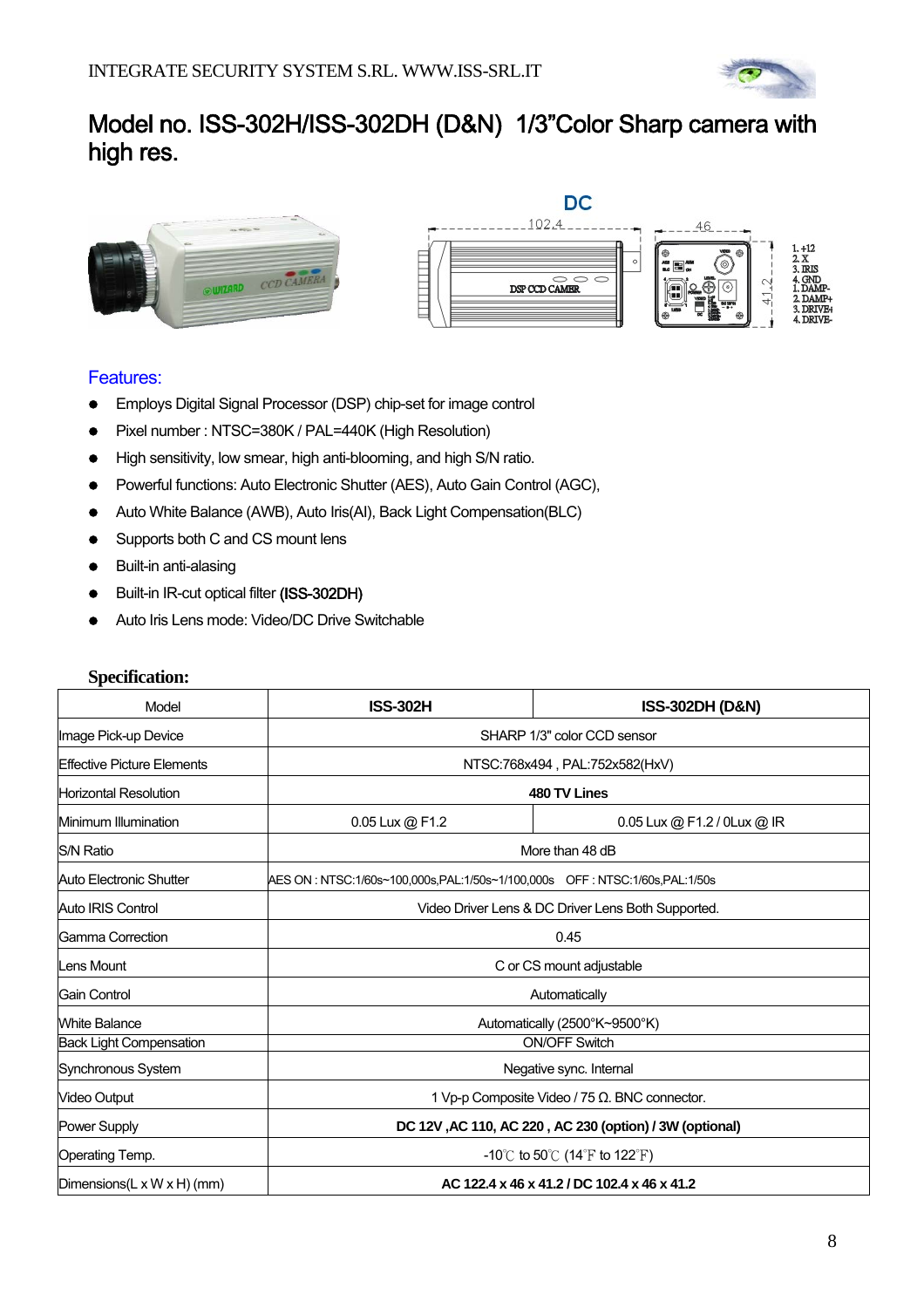

# Model no. ISS -2720H 1/2" Sony ExView HAD CCD Sensor



#### **Features:**

- 1/2" Sony ExView HAD CCD Sensor
- Sony Digital Signal Processor
- NTSC: 811 x 508 / PAL: 795 x 596 Pixels
- 480 TV Lines / 520 TV Lines (Y/C)
- **0.05 Lux @F1.2**
- Y/C Output
- AGC On/Off Adjustable
- AES On/Off Adjustable
- 8-step Manual Shutter Speed Adjustable
- AWB / PWB White Balance Adjustable
- BLC On/Off Adjustable
- AC Line Lock Sync.
- Accept Video & D.C. Iris Lens
- External Back Focus Adjusting
- DC 12V/AC 24V or AC 90V ~ 260V

#### **Specifications:**

| <b>Model</b>                  | <b>ISS-2720H</b>                                                                                                                                             |
|-------------------------------|--------------------------------------------------------------------------------------------------------------------------------------------------------------|
| <b>Pick Up Element</b>        | 1/2" Sony ExView HAD CCD Sensor                                                                                                                              |
| D.S.P.                        | Sony Digital Signal Processor                                                                                                                                |
| <b>Picture Element</b>        | NTSC: 811(H) x 508(V); PAL: 795(H) x 596(V)                                                                                                                  |
| <b>Horizontal Frequency</b>   | NTSC: 15.734 KHz.; PAL: 15.625 KHz.                                                                                                                          |
| <b>Vertical Frequency</b>     | NTSC: 59.94 Hz.; PAL: 50 Hz.                                                                                                                                 |
| Synchronization               | Internal / AC Line Lock Sync.                                                                                                                                |
| <b>Scanning System</b>        | 2:1 Interlace                                                                                                                                                |
| <b>Resolution</b>             | Horizontal 480 TV Lines / 520 TV Lines (Y/C Output)                                                                                                          |
| Low-light Sensitivity         | 0.05 Lux @F1.2                                                                                                                                               |
| <b>S/N Ratio</b>              | More than 50 dB (AGC OFF)                                                                                                                                    |
| <b>Electronic Shutter</b>     | Auto: 1/60 (50) sec. ~ 1/100,000 sec.; Off: 8-step Manual Shutter Speed (1/60, 1/120, 1/250,<br>1/500.<br>1/1000, 1/2000, 1/4000 & 1/10,000 sec.) Adjustable |
| <b>White Balance</b>          | Auto White Balance (AWB) / Push Lock White Balance (PWB) Adjustable                                                                                          |
| <b>Backlight Compensation</b> | <b>BLC On/Off Adjustable</b>                                                                                                                                 |
| <b>Gain Control</b>           | AGC On/Off Adjustable                                                                                                                                        |
| Auto Iris                     | Accept Video & D.C. Iris Lens                                                                                                                                |
| <b>Back Focus</b>             | <b>External Back Focus Adjusting</b>                                                                                                                         |
| <b>Video Output</b>           | 1.0 Vp-p Composite Video Output; 75 Ohm                                                                                                                      |
| <b>Lens Mount</b>             | C/CS (with Ring Adapter)                                                                                                                                     |
| <b>Operating Temperature</b>  | $-10 \sim +50$ degree C / RH 85% or Less                                                                                                                     |
| <b>Power Consumption</b>      | Max. 3.5 W                                                                                                                                                   |
| <b>Power Supply</b>           | DC 12V/AC 24V or AC 90V ~ 260V                                                                                                                               |
| <b>Dimension</b>              | 60mm (W) x 50mm (H) x 119mm (D)                                                                                                                              |
| Weight                        | DC: 350 grams; AC: 600 grams                                                                                                                                 |

Model no. ISS -5120HQ 1/3" Sony HQ1 Super HAD CCD Sensor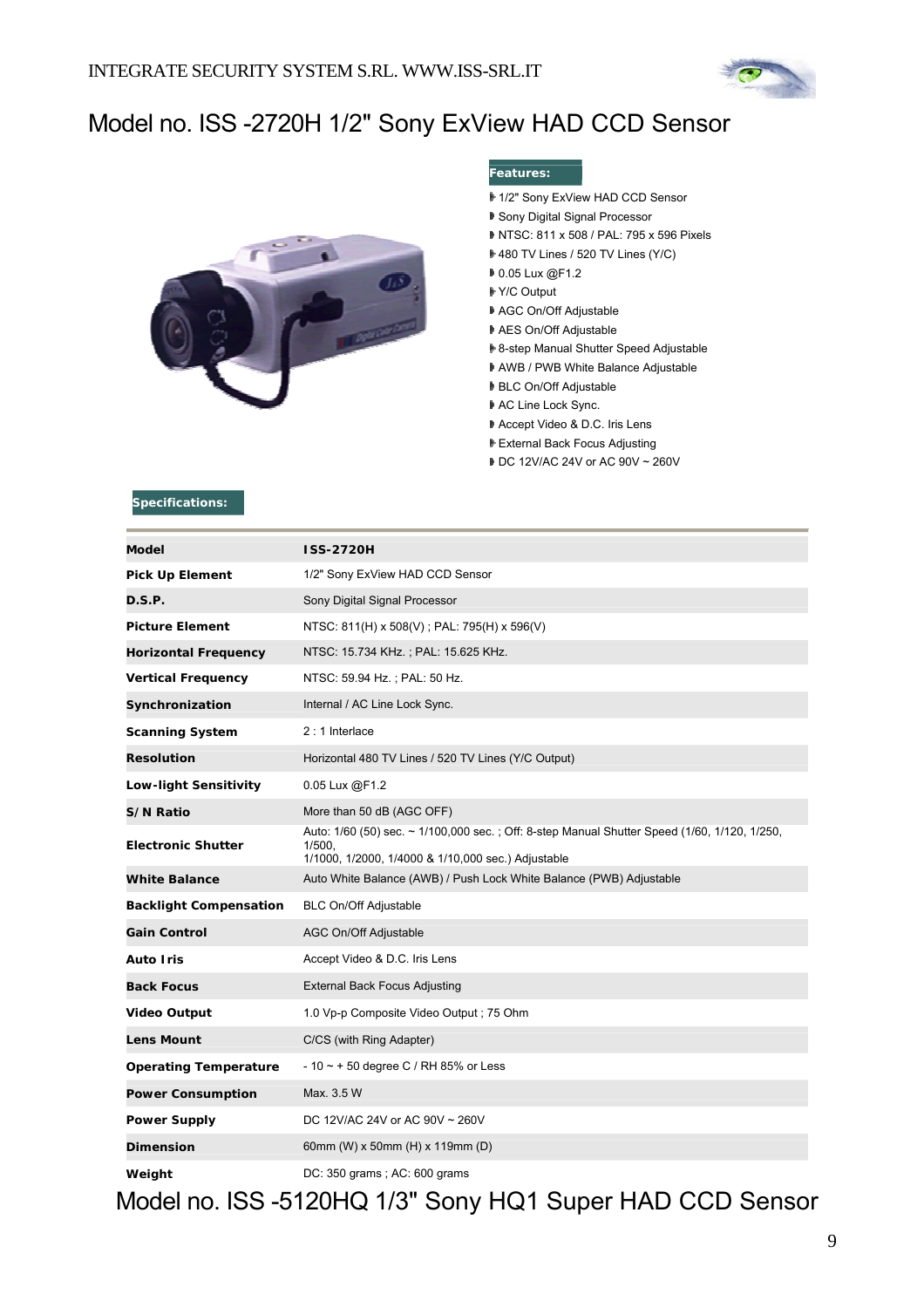#### INTEGRATE SECURITY SYSTEM S.RL. WWW.ISS-SRL.IT





#### **Features:**

- 1/3" Sony HQ1 Super HAD CCD Sensor
- Sony Digital Signal Processor
- Environmental-Friendly Lead-Free Product
- NTSC: 811 x 508 / PAL: 752 x 582 Pixels
- 550 TV Lines High Resolution
- 0.15 Lux @F1.2
- AGC / S. AGC Adjustable
- AES On/Off Adjustable
- Flickerless On/Off Adjustable
- BLC On/Off Adjustable
- Auto White Balance
- AC Line Lock Sync.
- Accept Video & D.C. Iris Lens
- Mechanical Back Focus Adjusting
- DC 12V/AC 24V Dual Power or AC 90V ~ 260V

| Model                                   | <b>ISS-5120HQ</b>                                                                               |
|-----------------------------------------|-------------------------------------------------------------------------------------------------|
| Pick Up Element                         | 1/3" Sony HQ1 Super HAD CCD Sensor                                                              |
| <b>D.S.P.</b>                           | Sony Digital Signal Processor                                                                   |
| <b>Picture Element</b>                  | NTSC: 811(H) x 508(V); PAL: 752(H) x 582(V)                                                     |
| <b>Horizontal Frequency</b>             | NTSC: 15.734 KHz.; PAL: 15.625 KHz.                                                             |
| <b>Vertical Frequency</b>               | NTSC: 59.94 Hz.; PAL: 50 Hz.                                                                    |
| Synchronization                         | Internal / AC Line Lock Sync.                                                                   |
| <b>Scanning System</b>                  | $2:1$ Interlace                                                                                 |
| <b>Resolution</b>                       | Horizontal 550 TV Lines                                                                         |
| <b>Low-light Sensitivity</b>            | $0.15$ Lux $@F1.2$                                                                              |
| <b>S/N Ratio</b>                        | More than 50 dB (AGC OFF)                                                                       |
| <b>Electronic Shutter</b>               | AES ON: 1/60 (50) sec. ~ 1/100,000 sec.; OFF: 1/60(50) sec.                                     |
| <b>White Balance</b>                    | Auto White Balance (AWB)                                                                        |
| <b>Backlight Compensation</b>           | <b>BLC On/Off Adjustable</b>                                                                    |
| <b>Gain Control</b>                     | AGC / S. AGC Gain Adjustable                                                                    |
| Flickerless (F.L.)                      | On/Off Adjustable                                                                               |
| <b>Lead-Free</b>                        | Produced with Environmental-Friendly Lead-Free Technology                                       |
| Auto Iris                               | Accept Video & D.C. Iris Lens                                                                   |
| <b>Back Focus</b>                       | External (Mechanical) Back Focus Adjustment                                                     |
| <b>Video Output</b>                     | 1.0 Vp-p Composite Video Output; 75 Ohm                                                         |
| Lens Mount                              | C/CS (with Ring Adapter)                                                                        |
| <b>Operating Temperature</b>            | $-10 \sim +50$ degree C / RH 85% or Less                                                        |
| <b>Power Consumption</b>                | 3.5 W (for Model with DC 12V/AC 24V Power); 4.5 W (for Model with AC 90V-260V Power)            |
| <b>Power Supply</b><br><b>Dimension</b> | DC 12V/AC 24V Dual Power or AC 90V ~ 260V Power<br>60mm (W) x 49mm (H) x 99mm (D)               |
| Weight                                  | 250 Grams (for Model with DC 12V/AC 24V Power); 300 Grams (for Model with AC 90V~260V<br>Power) |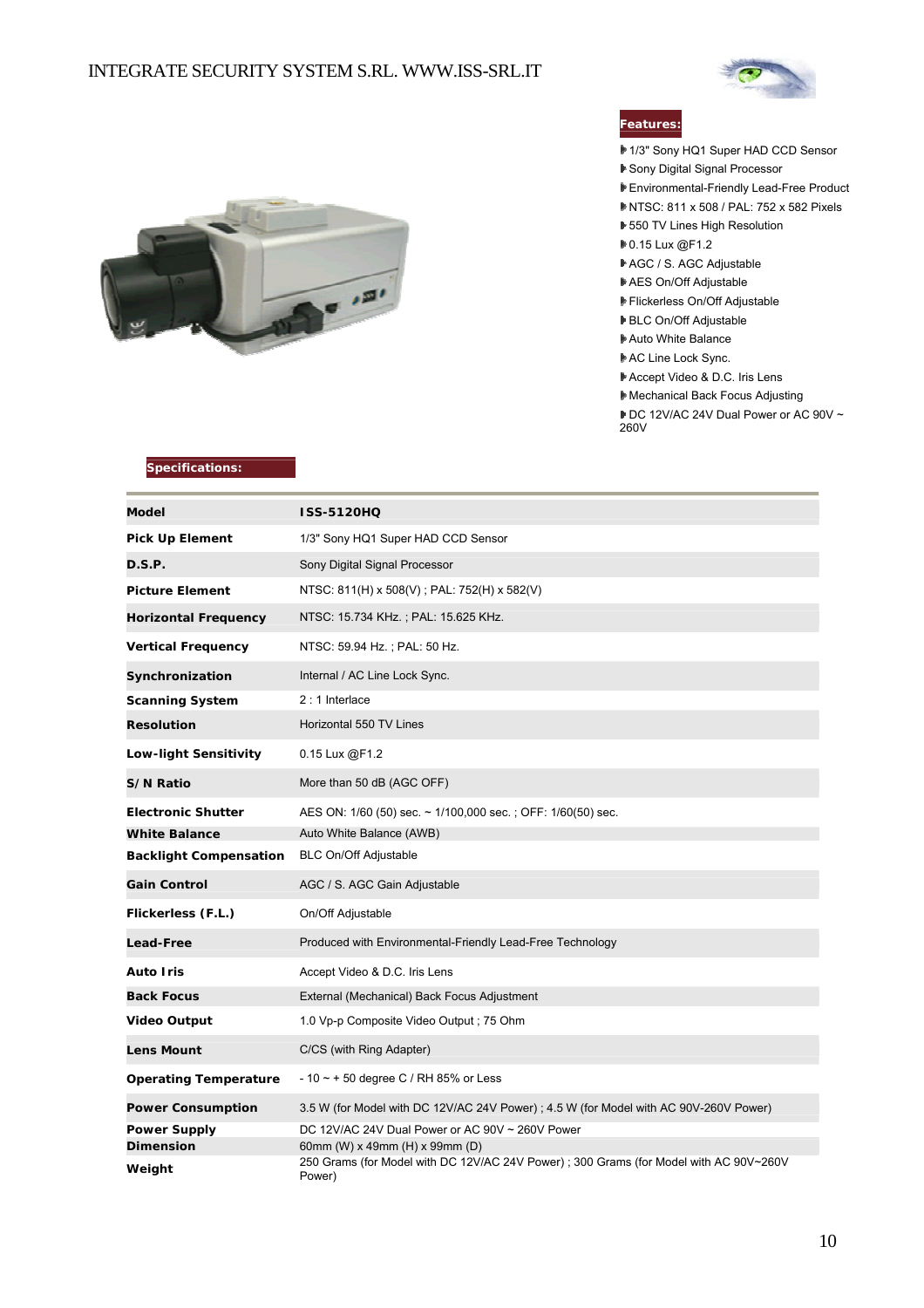

### **Mechanical IR-cut Filter Switchable**

With mechanical shutter design for switching the IR-cut Filter to assure the camera delivering accurate color reproduction both on day time surveillance and night time (with IR) surveillance.



# Model no. ISS –DN3520H-MIR 1/3" Sony Super HAD CCD Sensor



#### **Features:**

- 1/3" Sony Super HAD CCD Sensor
- NTSC: 811 x 508 / PAL: 795 x 596 Pixels
- 480 TV Lines / 520 TV Lines (Y/C)
- 0.15 Lux @F1.2 / 0.001 Lux @F1.2 with IR
- Auto Switching of IR-cut Filter
- Automatically Switching Color Image to B/W Image Under 3 Lux Lighting
- Y/C Output
- AWB / PWB White Balance Mode Adjustable
- AGC On/Off Adjustable
- BLC On/Off Adjustable
- AES On/Off Adjustable
- **▶ 8-step Manual Shutter Speed**
- 700 ~ 1100nm IR Sensitivity
- AC Line Lock Sync.
- Accept Video & D.C. Iris Lens
- DC 12V/AC 24V or AC 90V ~ 260V

| Model                          | JCC-DN3520H-MIR                                                                             |
|--------------------------------|---------------------------------------------------------------------------------------------|
| Pick Up Element                | 1/3" Sony Super HAD CCD Sensor                                                              |
| D.S.P.                         | Sony Digital Signal Processor                                                               |
| <b>Picture Element</b>         | NTSC: 811(H) x 508(V); PAL: 795(H) x 596(V)                                                 |
| <b>Horizontal Frequency</b>    | NTSC: 15.734 KHz.; PAL: 15.625 KHz.                                                         |
| <b>Vertical Frequency</b>      | NTSC: 59.94 Hz.; PAL: 50 Hz.                                                                |
| Synchronization                | Internal / AC Line Lock Sync.                                                               |
| <b>Scanning System</b>         | $2:1$ Interlace                                                                             |
| <b>Resolution</b>              | Horizontal 480 TV Lines / 520 TV Lines (Y/C Output)                                         |
| <b>Low-light Sensitivity</b>   | 0.15 Lux $@F1.2$ without IR Illuminator; 0.001 Lux $@F1.2$ with IR Illuminator              |
| <b>S/N Ratio</b>               | More than 50 dB (AGC OFF)                                                                   |
| <b>IR-cut Filter Switching</b> | Mechanical IR-cut Filter: Auto / Manual ; Color / Monochrome Adjustable                     |
| <b>Night Switching</b>         | Automatically Switch Color Image to B/W Image When the Lighting Drops down to 3 Lux         |
| <b>Infra Red Sensitivity</b>   | $700 \sim 1100$ nm                                                                          |
| <b>Electronic Shutter</b>      | AES ON: 1/60 (50) sec. ~ 1/100,000 sec. ; OFF: 1/50(60) sec.                                |
| <b>Flickerless</b>             | 8-step Shutter Speed: 1/120, 1/250, 1/500, 1/1000, 1/2000, 1/4000, 1/10,000 sec. Adjustable |
| <b>White Balance</b>           | Auto White Balance (AWB) / Push Lock White Balance (PWB) Adjustable                         |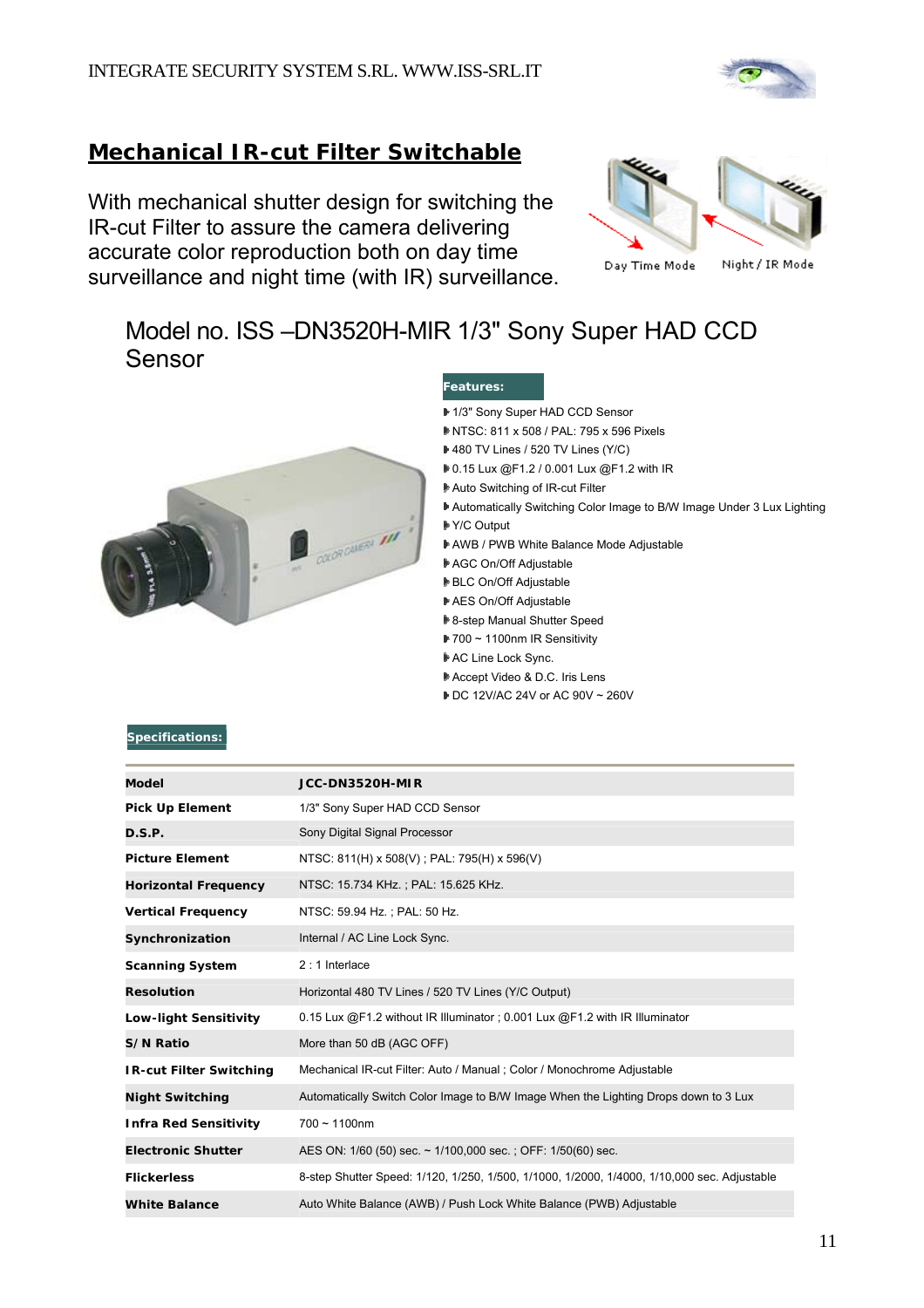

| <b>Backlight Compensation</b> | <b>BLC On/Off Adjustable</b>             |
|-------------------------------|------------------------------------------|
| <b>Gain Control</b>           | AGC On/Off Adjustable                    |
| <b>Auto Iris</b>              | Accept Video & D.C. Iris Lens            |
| <b>Video Output</b>           | 1.0 Vp-p Composite Video Output : 75 Ohm |
| <b>Lens Mount</b>             | C/CS (with Ring Adapter)                 |
| <b>Operating Temperature</b>  | $-10 \sim +50$ degree C / RH 85% or Less |
| <b>Power Consumption</b>      | Max. 3.5 W                               |
| <b>Power Supply</b>           | DC 12V/AC 24V or AC 90V ~ 260V           |
| <b>Dimension</b>              | 60mm (W) x 50mm (H) x 119mm (D)          |
| Weight                        | 650 grams                                |

# Model no. ISS –DN3720H-MIR 1/3" Sony ExView HAD CCD Sensor



#### **Features:**

- 1/3" Sony ExView HAD CCD Sensor
- NTSC: 811 x 508 / PAL: 795 x 596 Pixels
	- 480 TV Lines / 520 TV Lines (Y/C)
	- 0.05 Lux @F1.2 / 0.001 Lux @F1.2 with IR
- Auto Switching of IR-cut Filter
- Automatically Switching Color Image to B/W Image Under 3 Lux Lighting
- Y/C Output
- AWB / PWB White Balance Mode Adjustable
- AGC On/Off Adjustable
- BLC On/Off Adjustable
- AES On/Off Adjustable
- **▶ 8-step Manual Shutter Speed**
- 700 ~ 1100nm IR Sensitivity
- AC Line Lock Sync.
- Accept Video & D.C. Iris Lens
- DC 12V/AC 24V or AC 90V ~ 260V

| Model                          | JCC-DN3720H-MIR                                                                     |
|--------------------------------|-------------------------------------------------------------------------------------|
| <b>Pick Up Element</b>         | 1/3" Sony ExView HAD CCD Sensor                                                     |
| D.S.P.                         | Sony Digital Signal Processor                                                       |
| <b>Picture Element</b>         | NTSC: 811(H) x 508(V); PAL: 795(H) x 596(V)                                         |
| <b>Horizontal Frequency</b>    | NTSC: 15.734 KHz.; PAL: 15.625 KHz.                                                 |
| <b>Vertical Frequency</b>      | NTSC: 59.94 Hz.; PAL: 50 Hz.                                                        |
| Synchronization                | Internal / AC Line Lock Sync.                                                       |
| <b>Scanning System</b>         | $2:1$ Interlace                                                                     |
| <b>Resolution</b>              | Horizontal 480 TV Lines / 520 TV Lines (Y/C Output)                                 |
| <b>Low-light Sensitivity</b>   | 0.05 Lux @F1.2 without IR Illuminator; 0.001 Lux @F1.2 with IR Illuminator          |
| S/N Ratio                      | More than 50 dB (AGC OFF)                                                           |
| <b>IR-cut Filter Switching</b> | Mechanical IR-cut Filter: Auto / Manual ; Color / Monochrome Adjustable             |
| <b>Night Switching</b>         | Automatically Switch Color Image to B/W Image When the Lighting Drops down to 3 Lux |
| <b>Infra Red Sensitivity</b>   | $700 - 1100$ nm                                                                     |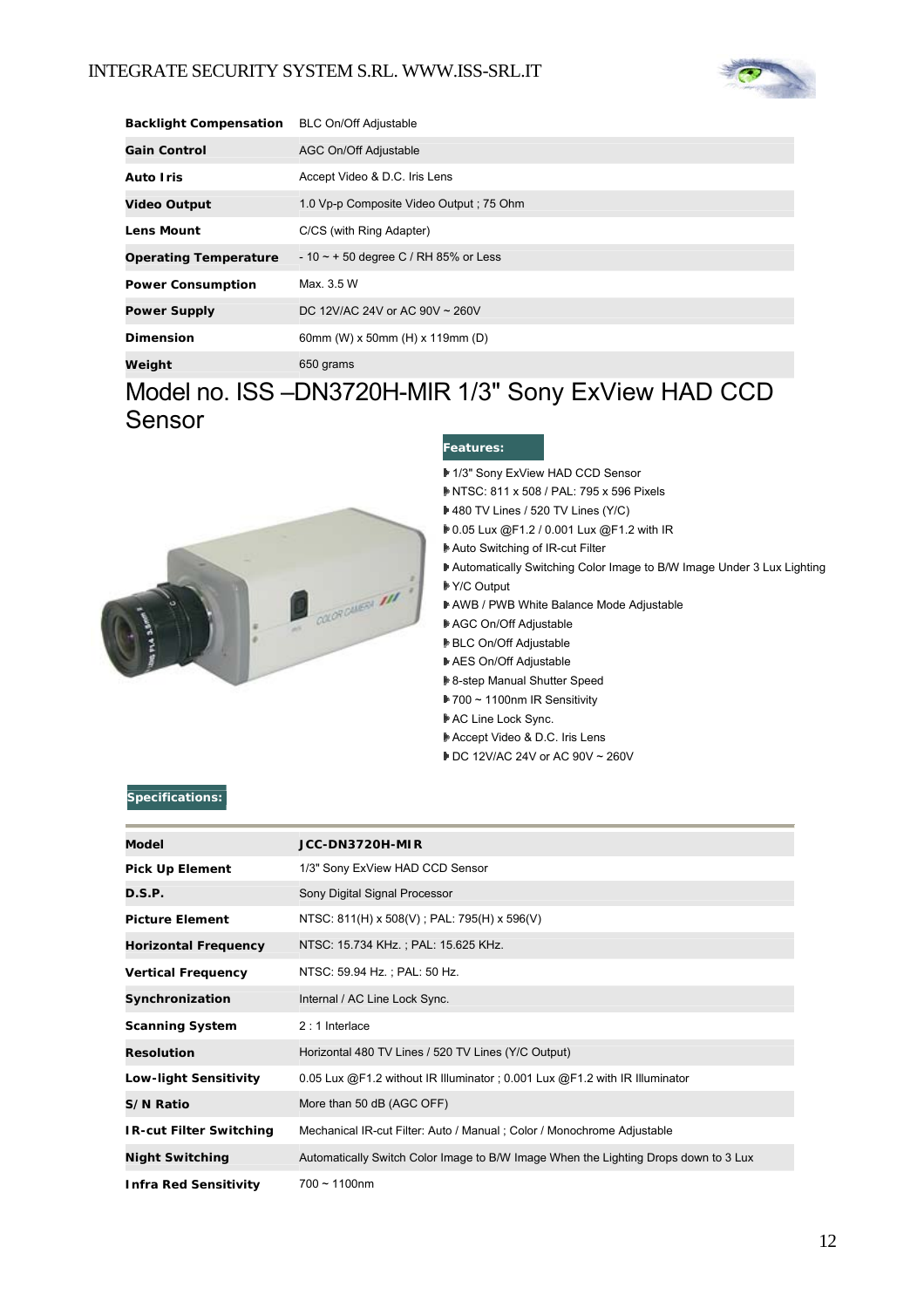### INTEGRATE SECURITY SYSTEM S.RL. WWW.ISS-SRL.IT



| <b>Electronic Shutter</b>     | AES ON: 1/60 (50) sec. ~ 1/100,000 sec.; OFF: 1/50(60) sec.                                 |
|-------------------------------|---------------------------------------------------------------------------------------------|
| <b>Flickerless</b>            | 8-step Shutter Speed: 1/120, 1/250, 1/500, 1/1000, 1/2000, 1/4000, 1/10,000 sec. Adjustable |
| <b>White Balance</b>          | Auto White Balance (AWB) / Push Lock White Balance (PWB) Adjustable                         |
| <b>Backlight Compensation</b> | <b>BLC On/Off Adjustable</b>                                                                |
| <b>Gain Control</b>           | AGC On/Off Adjustable                                                                       |
| <b>Auto Iris</b>              | Accept Video & D.C. Iris Lens                                                               |
| <b>Video Output</b>           | 1.0 Vp-p Composite Video Output : 75 Ohm                                                    |
| <b>Lens Mount</b>             | C/CS (with Ring Adapter)                                                                    |
| <b>Operating Temperature</b>  | $-10 \sim +50$ degree C / RH 85% or Less                                                    |
| <b>Power Consumption</b>      | Max. 3.5 W                                                                                  |
| <b>Power Supply</b>           | DC 12V/AC 24V or AC 90V ~ 260V                                                              |
| <b>Dimension</b>              | 60mm (W) x 50mm (H) x 119mm (D)                                                             |
| Weight                        | 650 grams                                                                                   |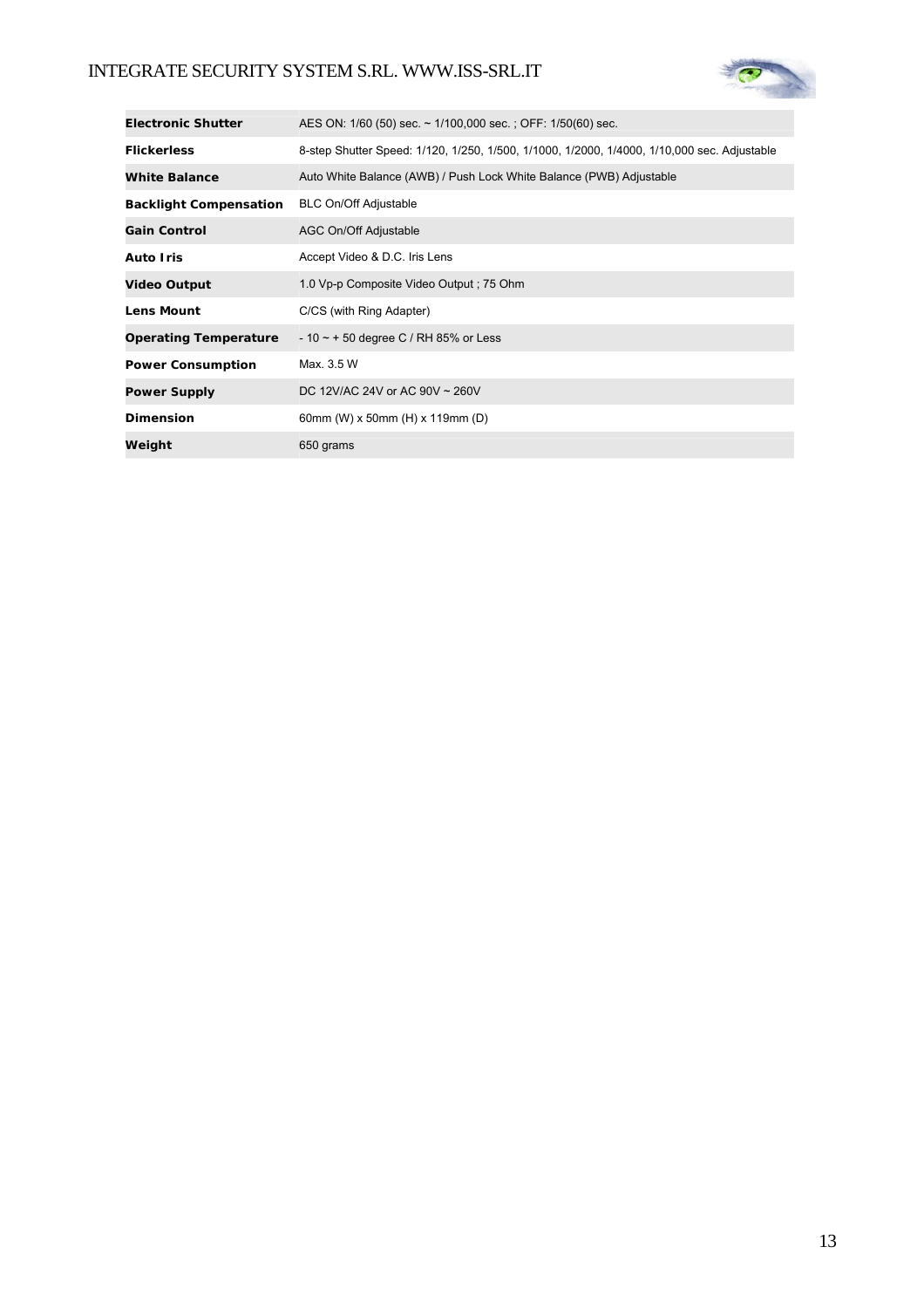

# B/W CAMERA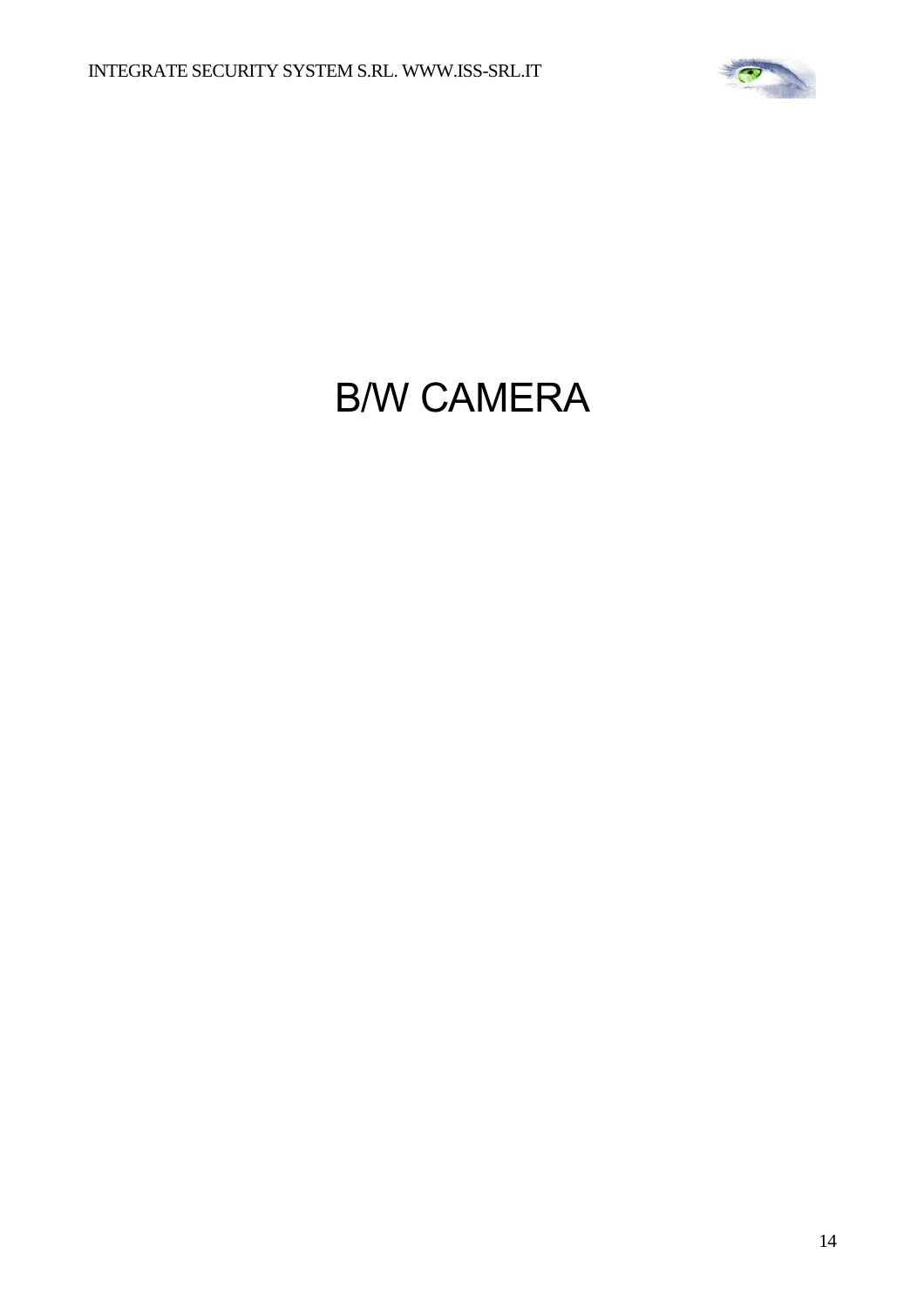

# **ISS-391 ISS-393** 1/3" Panasonic B/W CCD Sensor



#### **Features:**

- 1/3" Panasonic B/W CCD Sensor
- ISS-391: EIA: 537 x 505 ; CCIR: 537 x 597 Pixels
- ISS-393: EIA: 771 x 492 ; CCIR: 753 x 582 Pixels
- 450 TV Lines (ISS-391) / 600 TV Lines (ISS-393)
- 0.05 Lux @F1.2
- AGC On/Off
- AES On/Off
- BLC On/Off
- AC Line Lock Sync. (Optional for AC Model)
- Accept Video & D.C. Iris Lens
- DC 12V, DC 12V/AC 24V or AC 90V ~ 260V

| <b>ISS-391</b>                                                           | <b>ISS-393</b>                |  |
|--------------------------------------------------------------------------|-------------------------------|--|
| 1/3" Panasonic B/W CCD Sensor                                            |                               |  |
| EIA: 537(H) x 505(V)                                                     | EIA: 771(H) x 492(V)          |  |
| CCIR: 537(H) x 597(V)                                                    | CCIR: 753(H) x 582(V)         |  |
| EIA: 15.734 KHz.; CCIR: 15.625 KHz.                                      |                               |  |
| EIA: 59.94 Hz.; CCIR: 50 Hz.                                             |                               |  |
| $2:1$ Interlace                                                          |                               |  |
| Internal                                                                 | Internal / AC Line Lock Sync. |  |
| Horizontal 450 TV Lines                                                  | Horizontal 600 TV Lines       |  |
| 0.05 Lux @F1.2                                                           | 0.05 Lux @F1.2                |  |
| More than 48 dB (AGC OFF)                                                |                               |  |
| <b>AGC On/Off Adjustable</b>                                             |                               |  |
| Auto: 1/60 (50) sec. ~ 1/100,000 sec.; Off: 1/60 (50) sec.               |                               |  |
| <b>BLC On/Off Adjustable</b>                                             |                               |  |
| Accept Video & D.C. Iris Lens                                            |                               |  |
| 1.0 Vp-p Composite Video Output; 75 Ohm                                  |                               |  |
| C/CS (with Ring Adaptor)                                                 |                               |  |
| $-10 \sim +50$ degree C/RH 85% or Less                                   |                               |  |
| Max. 1.2 W                                                               | Max. 1.5 W                    |  |
| DC 12V, DC 12V/AC 24V or AC 90V ~ 260V                                   |                               |  |
| DC: 52mm (W) x 47mm (H) x 80mm (D) ; AC: 52mm (W) x 47mm (H) x 105mm (D) |                               |  |
| DC: 300 grams; AC: 650 grams                                             |                               |  |
|                                                                          |                               |  |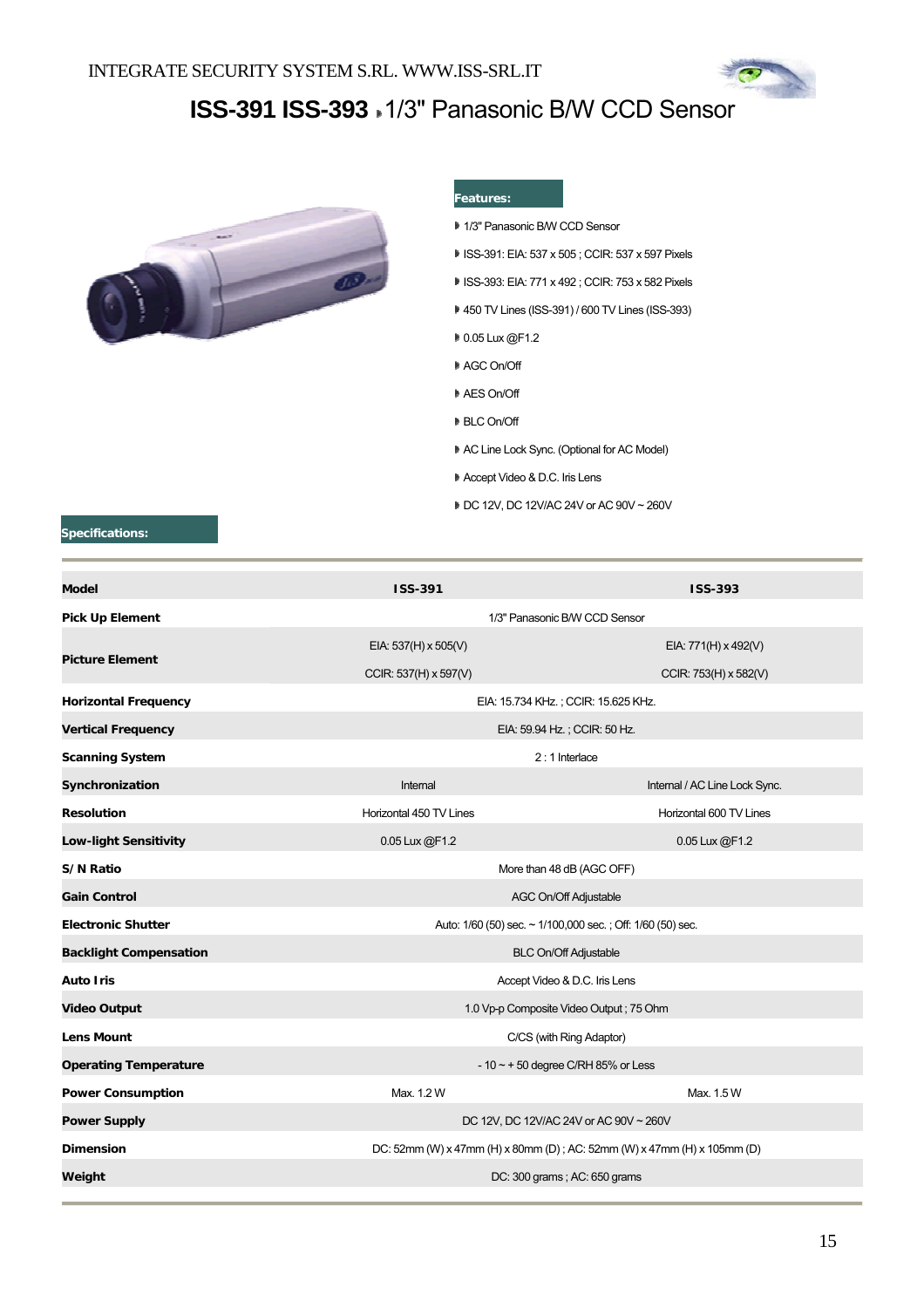

# **ISS-VA391 ISS-VA393** 1/3" Panasonic B/W CCD Sensor



#### **Features:**

- 1/3" Panasonic B/W CCD Sensor
- JBC-VA391: EIA: 537 x 505 / CCIR: 537 x 597 Pixels
- JBC-VA393: EIA: 811 x 508 / CCIR: 795 x 596 Pixels
- 460 TV Lines (JBC-VA391) / 580 TV Lines (JBC-VA393)
- 0.03 Lux @F1.6 (JBC-VA391) / 0.05 Lux @F1.6 (JBC-VA393)
- AGC On/Off
- AES On/Off
- **▶BLC On/Off**
- 3.5mm~8.0mm/F1.6 Auto Iris Lens Built-in
- DC 12V/AC 24V or AC 90V ~ 260V
- Optional Lens:
- 2.6mm ~ 6.0mm Auto Iris Lens
- 9.0mm ~ 22.0mm Auto Iris Lens

| Model                         | <b>ISS-VA391</b>                                                              | <b>ISS-VA393</b>                                     |  |
|-------------------------------|-------------------------------------------------------------------------------|------------------------------------------------------|--|
| <b>Pick Up Element</b>        | 1/3" Panasonic B/W CCD Sensor                                                 |                                                      |  |
| <b>Picture Element</b>        | EIA: $537(H) \times 505(V)$<br>CCIR: 537(H) x 597(V)                          | EIA: $811(H) \times 508(V)$<br>CCIR: 795(H) x 596(V) |  |
| <b>Horizontal Frequency</b>   | EIA: 15.734 KHz.: CCIR: 15.625 KHz.                                           |                                                      |  |
| <b>Vertical Frequency</b>     | EIA: 59.94 Hz.; CCIR: 50 Hz.                                                  |                                                      |  |
| Synchronization               | Internal                                                                      |                                                      |  |
| <b>Scanning System</b>        | $2:1$ Interlace                                                               |                                                      |  |
| <b>Resolution</b>             | Horizontal 460 TV Lines                                                       | Horizontal 580 TV Lines                              |  |
| <b>Low-light Sensitivity</b>  | 0.03 Lux @F1.6                                                                | 0.05 Lux @F1.6                                       |  |
| <b>Gain Control</b>           | AGC On/Off Adjustable                                                         |                                                      |  |
| <b>Electronic Shutter</b>     | AES On/Off Adjustable                                                         |                                                      |  |
| <b>Backlight Compensation</b> | <b>BLC On/Off Adjustable</b>                                                  |                                                      |  |
| S/N Ratio                     | More than 48 dB (AGC OFF)                                                     |                                                      |  |
| <b>Gamma Correction</b>       | $r = 0.45$                                                                    |                                                      |  |
| <b>Lens Built-in</b>          | $3.5$ mm ~ $8.0$ mm/F1.6 DC Auto Iris Lens                                    |                                                      |  |
| <b>Video Output</b>           | 1.0 Vp-p Composite Video Output; 75 Ohm                                       |                                                      |  |
| <b>Operating Temperature</b>  | - 10 $\sim$ + 50 degree C/RH 85% or Less                                      |                                                      |  |
| <b>Power Consumption</b>      | Max. 1.6 W                                                                    |                                                      |  |
| <b>Power Supply</b>           | DC 12V/AC 24V or AC 90V ~ 260V                                                |                                                      |  |
| <b>Dimension</b>              | 55mm (W) x 47mm (H) x 140mm (D)                                               |                                                      |  |
| Weight                        | DC: 300 grams; AC: 350 grams                                                  |                                                      |  |
| <b>Optional Lens</b>          | 2.6mm ~ 6.0mm/F1.6 DC Auto Iris Lens<br>9.0mm ~ 22.0mm/F2.0 DC Auto Iris lens |                                                      |  |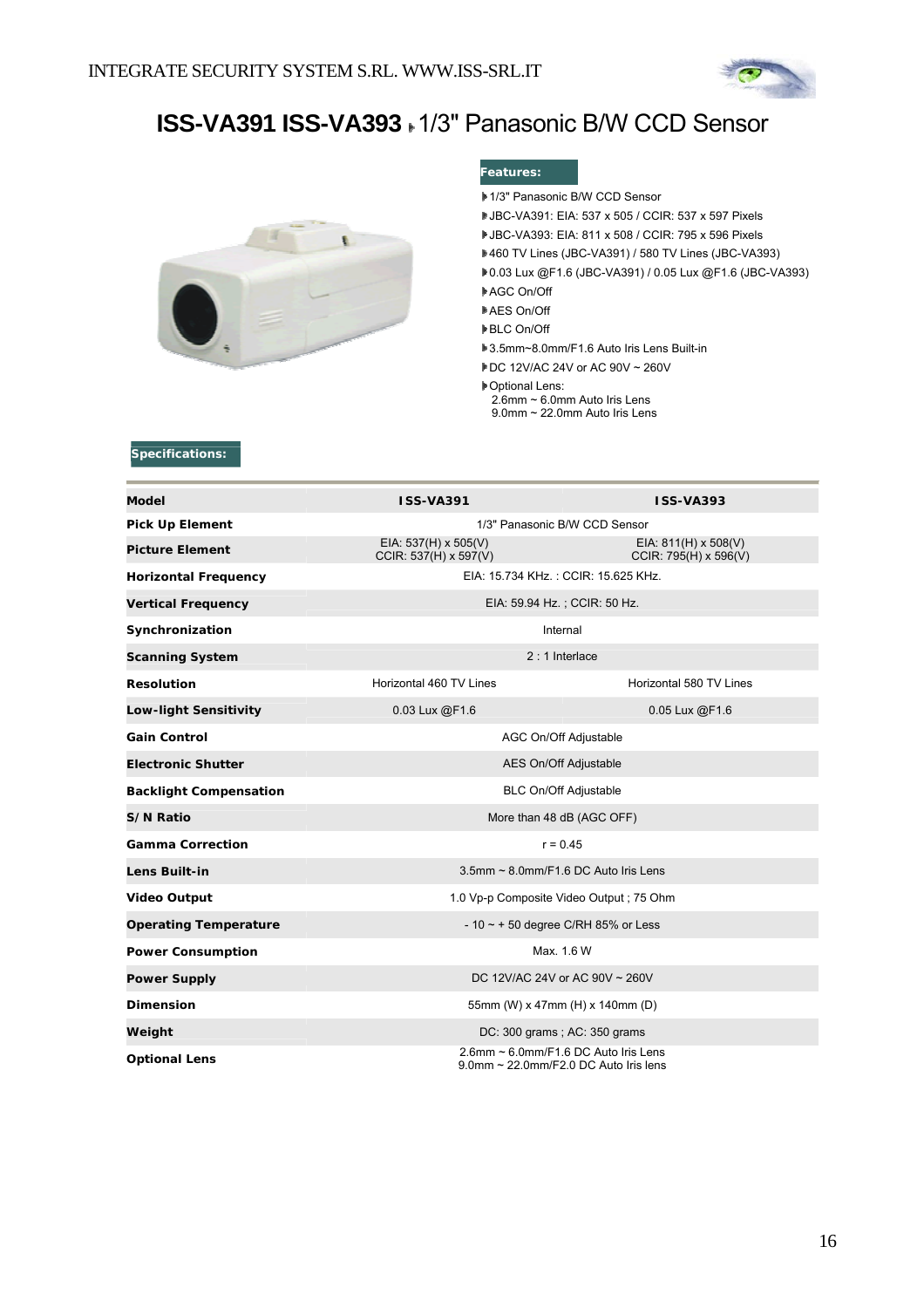

# **ISS-397 ISS-399** 1/3" 1/3" Sony ExView HAD CCD Sensor



#### **Features:**

- 1/3" Sony ExView HAD CCD Sensor
- JBC-397: EIA: 537 x 505 / CCIR: 537 x 597 Pixels
- JBC-399: EIA: 811 x 508 / CCIR: 795 x 596 Pixels
- 520 TV Lines (JBC-397) / 650 TV Lines (JBC-399)
- 0.003 Lux @F1.2 (JBC-397) / 0.005 Lux @F1.2 (JBC-399)
- Auto Gain Control (AGC)
- AES On/Off
- **▶BLC On/Off**
- AC Line Lock Sync.
- Accept Video & D.C. Iris Lens
- DC 12V, DC 12V/AC 24V or AC 90V ~ 260V

| <b>Model</b>                  | ISS-397                                                                   | <b>ISS-399</b>                                       |  |
|-------------------------------|---------------------------------------------------------------------------|------------------------------------------------------|--|
| <b>Pick Up Element</b>        | 1/3" Sony ExView HAD CCD Sensor                                           |                                                      |  |
| <b>Picture Element</b>        | EIA: $537(H) \times 505(V)$<br>CCIR: 537(H) x 597(V)                      | EIA: $811(H) \times 508(V)$<br>CCIR: 795(H) x 596(V) |  |
| <b>Horizontal Frequency</b>   | EIA: 15.734 KHz.; CCIR: 15.625 KHz.                                       |                                                      |  |
| <b>Vertical Frequency</b>     | EIA: 59.94 Hz.; CCIR: 50 Hz.                                              |                                                      |  |
| <b>Scanning System</b>        | $2:1$ Interlace                                                           |                                                      |  |
| Synchronization               | Internal / AC Line Lock Sync.                                             |                                                      |  |
| <b>Resolution</b>             | Horizontal 520 TV Lines                                                   | Horizontal 650 TV Lines                              |  |
| <b>Low-light Sensitivity</b>  | 0.003 Lux @F1.2                                                           | 0.005 Lux @F1.2                                      |  |
| <b>Gain Control</b>           | Automatic Gain Control (AGC)                                              |                                                      |  |
| <b>Electronic Shutter</b>     | Auto: $1/60(50)$ sec. $\sim 1/100,000$ sec.; Off: $1/60(50)$ sec.         |                                                      |  |
| <b>Backlight Compensation</b> | <b>BLC On/Off Adjustable</b>                                              |                                                      |  |
| S/N Ratio                     | More than 50 dB (AGC OFF)                                                 |                                                      |  |
| <b>Auto Iris</b>              | Accept Video & D.C. Iris Lens                                             |                                                      |  |
| <b>Video Output</b>           | 1.0 Vp-p Composite Video Output : 75 Ohm                                  |                                                      |  |
| <b>Lens Mount</b>             | C/CS (with Ring Adaptor)                                                  |                                                      |  |
| <b>Operating Temperature</b>  | - 10 $\sim$ + 50 degree C / RH 85% or Less                                |                                                      |  |
| <b>Power Consumption</b>      | Max. 2.0 W                                                                | Max. 2.0 W                                           |  |
| <b>Power Supply</b>           | DC 12V, DC 12V/AC 24V or AC 90V ~ 260V                                    |                                                      |  |
| <b>Dimension</b>              | DC: 52mm (W) x 47mm (H) x 105mm (D) ; AC: 52mm (W) x 47mm (H) x 120mm (D) |                                                      |  |
| Weight                        | DC: 350 grams; AC: 650 grams                                              |                                                      |  |